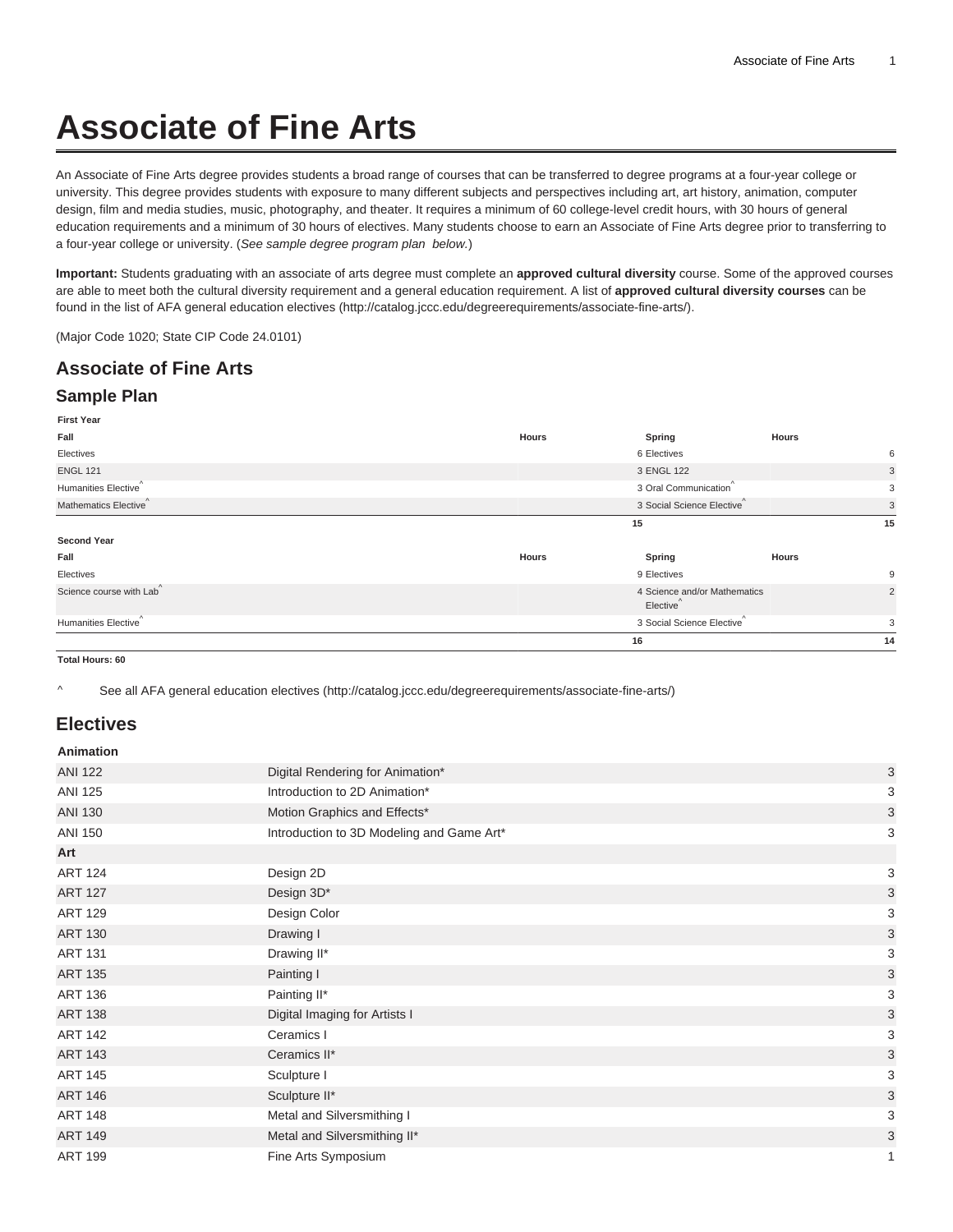| <b>ART 231</b>                     | Life Drawing I*                            | $\ensuremath{\mathsf{3}}$ |
|------------------------------------|--------------------------------------------|---------------------------|
| <b>ART 232</b>                     | Life Drawing II*                           | 3                         |
| ART 238                            | Digital Imaging for Artists II*            | $\ensuremath{\mathsf{3}}$ |
| <b>ART 244</b>                     | Ceramics Workshop I*                       | 3                         |
| <b>ART 292</b>                     | <b>Special Topics:</b>                     | $1 - 3$                   |
| <b>Art History</b>                 |                                            |                           |
| <b>ARTH 180</b>                    | Art History: Ancient to Medieval           | 3                         |
| <b>ARTH 182</b>                    | Art History: Renaissance to Modern         | 3                         |
| <b>ARTH 184</b>                    | Art History: Twentieth Century             | 3                         |
| <b>ARTH 186</b>                    | Art History: Introduction to Asian Art     | 3                         |
| <b>ARTH 188</b>                    | History of Photography                     | $\ensuremath{\mathsf{3}}$ |
| <b>ARTH 200</b>                    | Women, Art, and Society                    | 3                         |
| <b>ARTH 292</b>                    | <b>Special Topics:</b>                     | 3                         |
| <b>Computer Desktop Publishing</b> |                                            |                           |
| <b>CDTP 135</b>                    | Desktop Photo Manipulation I: Photoshop    | $\mathbf{1}$              |
| CDTP 140                           | Desktop Publishing I: InDesign             | 1                         |
| <b>CDTP 145</b>                    | Desktop Illustration I: Illustrator        | 1                         |
| <b>CDTP 155</b>                    | Desktop Photo Manipulation II: Photoshop*  | $\mathbf{1}$              |
| <b>CDTP 160</b>                    | Desktop Publishing II: InDesign*           | $\mathbf{1}$              |
| <b>CDTP 165</b>                    | Desktop Illustration II: Illustrator*      | $\mathbf{1}$              |
| <b>CDTP 168</b>                    | Desktop Publishing III: InDesign*          | $\mathbf{1}$              |
| <b>CDTP 175</b>                    | Desktop Photo Manipulation III: Photoshop* | 1                         |
| <b>CDTP 185</b>                    | Desktop Illustration III: Illustrator*     | $\mathbf{1}$              |
| <b>Film and Media</b>              |                                            |                           |
| <b>FMS 100</b>                     | Intro to Film                              | 3                         |
| <b>FMS 200</b>                     | Intro to Filmmaking and Media Aesthetics   | 3                         |
| <b>FMS 275</b>                     | Introduction to Film and Media Production* | 3                         |
| <b>FMS 292</b>                     | <b>Special Topics:</b>                     | $1 - 3$                   |
| <b>Music</b>                       |                                            |                           |
| <b>MUS 121</b>                     | Introduction to Music Listening            | 3                         |
| <b>MUS 123</b>                     | Introduction to Music Fundamentals         | $\overline{\mathbf{c}}$   |
| <b>MUS 125</b>                     | Introduction to Jazz Listening             | 3                         |
| <b>MUS 126</b>                     | Introduction to World Music                | 3                         |
| <b>MUS 128</b>                     | History of Rock and Roll Music             | 3                         |
| <b>MUS 131</b>                     | Sight-Singing and Ear Training I           | $\sqrt{2}$                |
| <b>MUS 132</b>                     | Sight-Singing and Ear Training II*         | 2                         |
| <b>MUS 141</b>                     | Music Theory: Harmony I                    | 3                         |
| <b>MUS 142</b>                     | Music Theory: Harmony II*                  | 3                         |
| <b>MUS 145</b>                     | Jazz/Commercial Music Theory I*            | 3                         |
| <b>MUS 151</b>                     | Mixed Vocal Ensemble I*                    | 1                         |
| <b>MUS 152</b>                     | Mixed Vocal Ensemble II*                   | $\mathbf{1}$              |
| <b>MUS 153</b>                     | Mixed Vocal Ensemble III*                  | 1.                        |
| <b>MUS 154</b>                     | Mixed Vocal Ensemble IV*                   | 1                         |
| <b>MUS 155</b>                     | Introduction to the Recording Studio       | 2                         |
| <b>MUS 156</b>                     | <b>MIDI Music Composition</b>              | 3                         |
| <b>MUS 157</b>                     | Introduction to Digital Audio*             | 3                         |
| <b>MUS 158</b>                     | Recording Studio I*                        | 4                         |
| <b>MUS 159</b>                     | Recording Studio II*                       | 4                         |
| <b>MUS 161</b>                     | Chamber Choir I*                           | 1                         |
| <b>MUS 162</b>                     | Chamber Choir II*                          | $\mathbf{1}$              |
| <b>MUS 163</b>                     | Chamber Choir III*                         | $\mathbf{1}$              |
| <b>MUS 164</b>                     | Chamber Choir IV*                          | 1                         |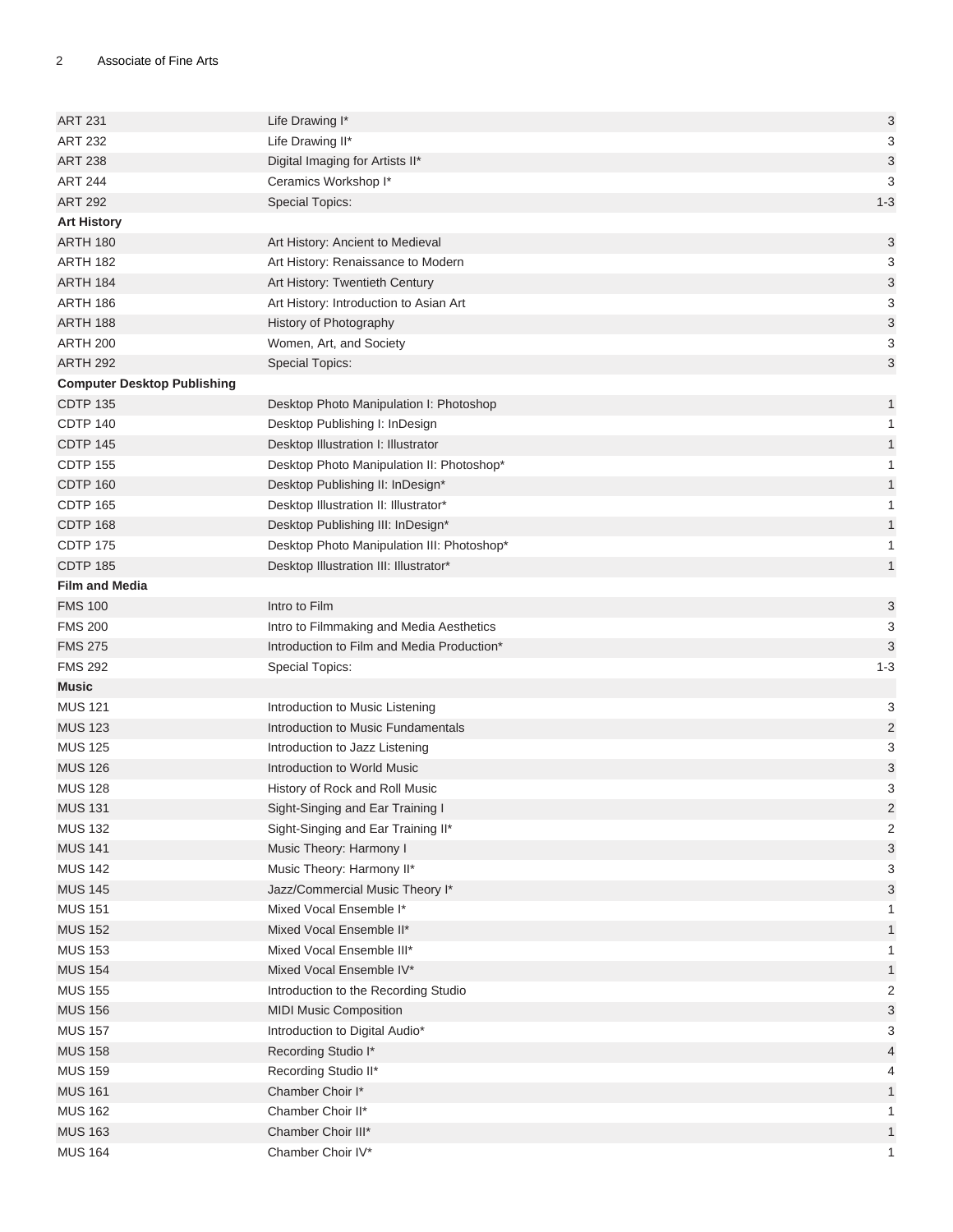| <b>MUS 175</b>  | Songwriting*                            | $\overline{c}$            |
|-----------------|-----------------------------------------|---------------------------|
| <b>MUS 187</b>  | Jazz Improvisation I*                   | $\overline{2}$            |
| <b>MUS 188</b>  | Jazz Improvisation II*                  | $\sqrt{2}$                |
| <b>MUS 195</b>  | Vocal Jazz Ensemble I*                  | 1                         |
| <b>MUS 196</b>  | Vocal Jazz Ensemble II*                 | $\mathbf{1}$              |
| <b>MUS 201</b>  | Chamber Ensemble I*                     | $\mathbf{1}$              |
| <b>MUS 202</b>  | Chamber Ensemble II*                    | $\mathbf{1}$              |
| <b>MUS 203</b>  | Chamber Ensemble III*                   | 1                         |
| <b>MUS 204</b>  | Chamber Ensemble IV*                    | $\mathbf{1}$              |
| <b>MUS 221</b>  | Piano Class I                           | $\overline{2}$            |
| <b>MUS 222</b>  | Piano Class II*                         | $\overline{c}$            |
| <b>MUS 226</b>  | Applied Guitar I (Class)                | $\mathbf{1}$              |
| <b>MUS 227</b>  | Applied Guitar II (Class)*              | $\mathbf{1}$              |
| <b>MUS 231</b>  | Applied Voice I (Private)               | 1                         |
| <b>MUS 232</b>  | Applied Voice II (Private)*             | $\mathbf{1}$              |
| <b>MUS 233</b>  | Applied Voice III (Private)*            | 1                         |
| <b>MUS 234</b>  | Applied Voice IV (Private)*             | $\mathbf{1}$              |
| <b>MUS 236</b>  | Applied Piano I (Private)               | $\mathbf{1}$              |
| <b>MUS 237</b>  | Applied Piano II (Private)*             | $\mathbf{1}$              |
| <b>MUS 238</b>  | Applied Piano III (Private)*            | 1                         |
| <b>MUS 239</b>  | Applied Piano IV (Private)*             | $\mathbf{1}$              |
| <b>MUS 241</b>  | Applied Guitar I (Private)              | $\mathbf{1}$              |
| <b>MUS 242</b>  | Applied Guitar II (Private)*            | $\mathbf{1}$              |
| <b>MUS 243</b>  | Applied Guitar III (Private)*           | $\mathbf{1}$              |
| <b>MUS 244</b>  | Applied Guitar IV (Private)*            | $\mathbf{1}$              |
| <b>MUS 246</b>  | Applied Classical Guitar I (Private)    | 1                         |
| <b>MUS 247</b>  | Applied Classical Guitar II (Private)*  | $\mathbf{1}$              |
| <b>MUS 248</b>  | Applied Classical Guitar III (Private)* | 1                         |
| <b>MUS 249</b>  | Applied Classical Guitar IV (Private)*  | $\mathbf{1}$              |
| <b>MUS 251</b>  | Applied Brass I (Private)               | $\mathbf{1}$              |
| <b>MUS 252</b>  | Applied Brass II (Private)*             | $\mathbf{1}$              |
| <b>MUS 256</b>  | Applied Percussion I (Private)          | 1                         |
| <b>MUS 257</b>  | Applied Percussion II(Private)*         | $\mathbf{1}$              |
| <b>MUS 258</b>  | Applied Percussion III (Private)*       | $\mathbf{1}$              |
| <b>MUS 259</b>  | Applied Percussion IV (Private)*        | $\mathbf{1}$              |
| <b>MUS 261</b>  | Applied Woodwind I (Private)            | $\mathbf{1}$              |
| <b>MUS 262</b>  | Applied Woodwind II (Private)*          | $\mathbf{1}$              |
| <b>MUS 263</b>  | Applied Woodwind III (Private)*         | 1                         |
| <b>MUS 264</b>  | Applied Woodwind IV (Private)*          | $\mathbf{1}$              |
| <b>MUS 292</b>  | Special Topics:                         | $1 - 3$                   |
| Photography     |                                         |                           |
| <b>PHOT 100</b> | Photography Basics                      | 3                         |
| <b>PHOT 200</b> | Foundations in Photography              | 3                         |
| <b>PHOT 201</b> | Photography I*                          | 4                         |
| <b>PHOT 202</b> | Photography II*                         | 4                         |
| <b>PHOT 223</b> | Studio Photography*                     | 3                         |
| <b>PHOT 224</b> | Experimental Processes*                 | $\mathfrak{3}$            |
| <b>PHOT 292</b> | Special Topics:                         | $1 - 3$                   |
| <b>PHOT 293</b> | Photography Seminar*                    | $\ensuremath{\mathsf{3}}$ |
| <b>Theater</b>  |                                         |                           |
| <b>THEA 120</b> | Introduction to Theater                 | 3                         |
| <b>THEA 121</b> | <b>Fundamentals of Acting</b>           | 3                         |